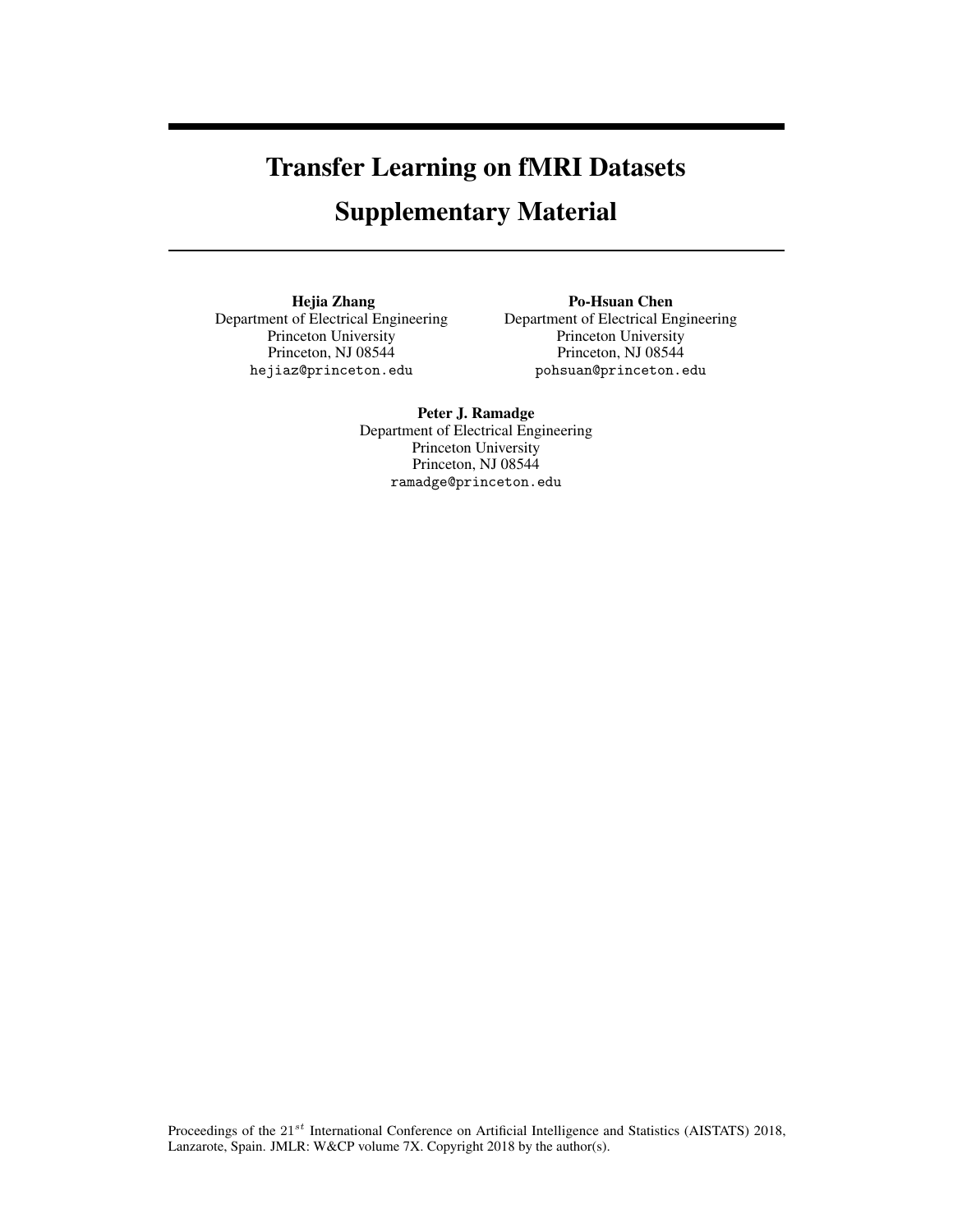# S.1 Notation

| <b>Variable</b>              | <b>Description</b>                                                                                                              |
|------------------------------|---------------------------------------------------------------------------------------------------------------------------------|
| $v_i$                        | number of voxels for subject $i$                                                                                                |
| $\boldsymbol{n}$             | number of datasets                                                                                                              |
| $\boldsymbol{d}$             | index for dataset, $d \in \{1, , n\}$                                                                                           |
| $\mathcal{M}_d$              | set of subjects in dataset d                                                                                                    |
| $_{m}$                       | number of subjects across all datasets                                                                                          |
| $m_d$                        | number of subjects in dataset $d$                                                                                               |
| $\it i$                      | index for subject, $i \in \{1, \ldots, m\}$                                                                                     |
| $t_d$                        | number of TRs in dataset $d$                                                                                                    |
| t                            | index for TR                                                                                                                    |
| $\boldsymbol{k}$             | dimensionality of the feature space                                                                                             |
| q                            | index for feature, $q \in \{1, \ldots, k\}$                                                                                     |
| $x_{dit}$                    | t-th observation from subject i in dataset d, taking values in $\mathbb{R}^{v_i}$                                               |
| $X_{di}$                     | observations from subject i in dataset $d, X_{di} \in \mathbb{R}^{v_i \times t_d}$                                              |
| $x_{dt}$                     | $x_{dt}^T = [x_{d1t}^T \dots x_{dit}^T], x_{dt} \in \mathbb{R}^{\sum_i v_i}$                                                    |
|                              | concatenated observation of t-th observations from all subjects in dataset $d$                                                  |
| $X_{(d)}$                    | $X_{(d)}^T = [X_{d1}^T \dots X_{di}^T], X_{(d)} \in \mathbb{R}^{\sum_i v_i \times t_d}$                                         |
|                              | concatenated observations from all subjects in dataset d                                                                        |
| $s_{dt}$                     | estimated shared response of t-th observations in dataset $d, s_{dt} \in \mathbb{R}^k$                                          |
| $S_d$                        | estimated shared response in dataset $d, S_d \in \mathbb{R}^{k \times t_d}$                                                     |
| $\mu_{di}$                   | mean observation from subject i in dataset $d, \mu_{di} \in \mathbb{R}^{v_i}$                                                   |
| $\mu_d$                      | $\mu_d^T = [\mu_{d1}^T \dots \mu_{d{m_d}}^T], \mu_d \in \mathbb{R}^{\sum_i v_i}$                                                |
|                              | concatenated mean observation from all subjects in dataset d                                                                    |
| $W_i$                        | subject specific mapping for subject i, $W_i \in \mathbb{R}^{v_i \times k}$                                                     |
| $W_{(d)}$                    | $W_{(d)}^T = [W_1^T \dots W_{m_d}^T], W_{(d)} \in \mathbb{R}^{\sum_i v_i \times k}$                                             |
|                              | concatenated subject specific mappings for all subjects in dataset $d$                                                          |
| $\Sigma_{s_{\underline{d}}}$ | covariance for shared response $s_{dt}$ , $\Sigma_{s_d} \in \mathbb{R}^{k \times k}$                                            |
| $\rho_{di}^2 I_{v_i}$        | isotropic covariance for conditional distribution of $x_{it}$                                                                   |
| $\Psi_d$                     | $\Psi_d = \text{diag}(\rho_1^2 I_{v_1}, \dots, \rho_{m_d}^2 I_{v_{m_d}}), \Psi_d \in \mathbb{R}^{\sum_i v_i \times \sum_i v_i}$ |
|                              | joint covariance for condition distribution of $x_{dt}$ in dataset d                                                            |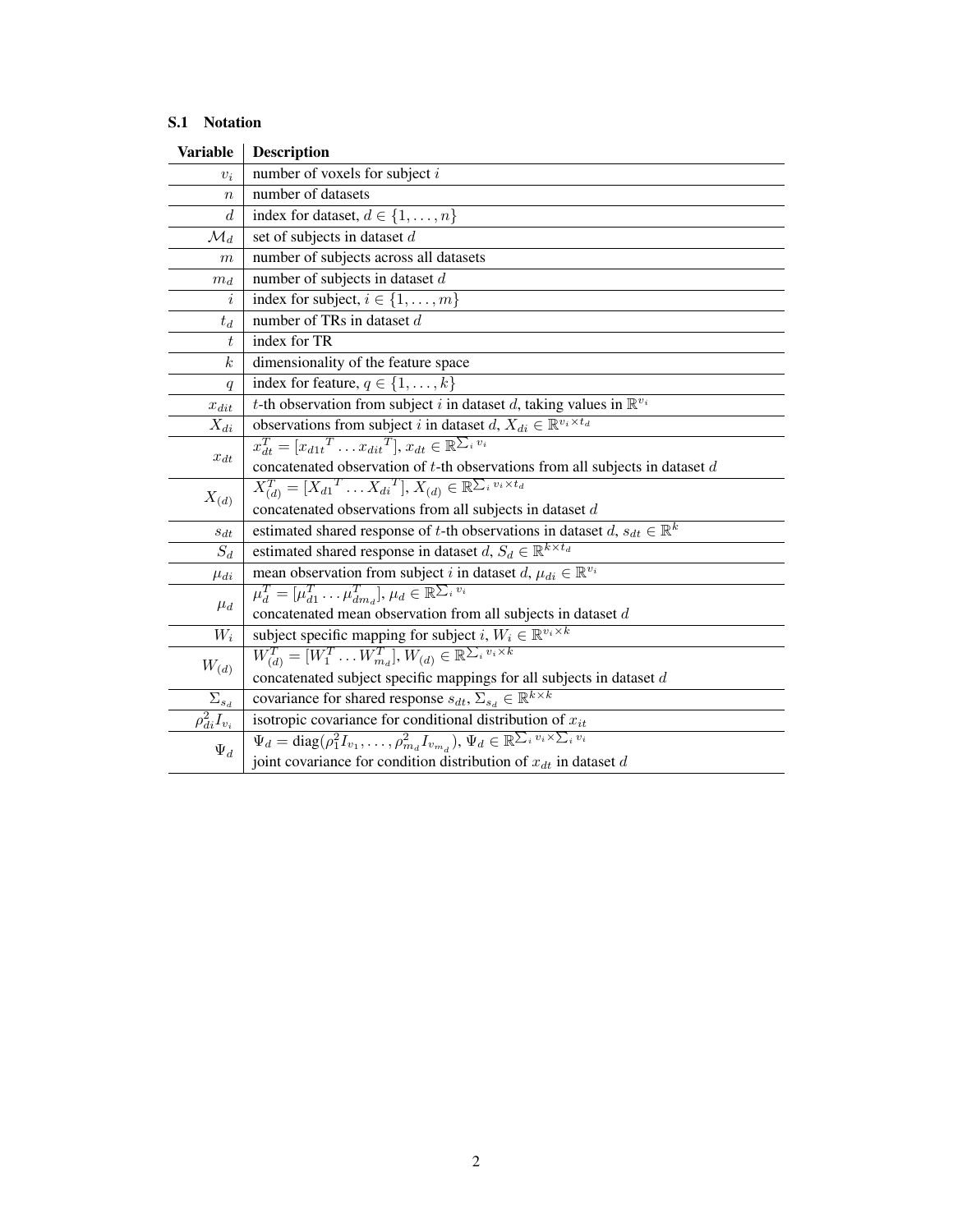#### S.2 Other single-dataset multi-subject models

We briefly introduce some other single-dataset multi-subject models. Independent Vector Analysis (IVA) [\[1,](#page-7-0) [2\]](#page-7-1) is a deterministic algorithm that does not assume time synchronized stimulus and learns spatial independent components. Hyperalignment (HA) [\[3](#page-7-2)[–5\]](#page-7-3) is a deterministic model that uses temporally synchronized data to learn subject specific mappings that are generalizable to other stimulus. Topographic Factor Analysis (TFA) and Hierarchical Topographic Factor Analysis (HTFA) [\[6,](#page-7-4) [7\]](#page-7-5) are two probabilistic factor models using a topographic basis composed of spherical Gaussians with different centers and widths. This choice of basis is constraining but since each factor is an "blob" in the brain it has the advantage of providing a simple spatial interpretation. HTFA has a further assumption that topographic bases across subjects are different perturbation from the same group template.

#### <span id="page-2-0"></span>S.3 Deterministic MDMS

We can model the data as  $X_{di} = W_i S_d + E_{di}$  and minimize the cost function  $\sum_{d=1}^{n} \sum_{i \in m_d} ||X_{di} - X_{di}||$  $W_i S_d ||_F^2$ . Furthermore, to ensure the uniqueness of coordinates it is necessary that  $W_{di}$  has linearly independent columns. We make the stronger assumption that each  $W_{di}$  has orthonormal columns,  $W_i^T \hat{W}_i = I_k$ . Therefore, we formulate the model as

$$
\min_{W_i, S_d} \sum_{d=1}^{n} \sum_{i \in m_d} \|X_{di} - W_i S_d\|_F^2
$$
\n
$$
\text{s.t.} \quad W_i^T W_i = I_k,\tag{1}
$$

The parameters for this model can be estimated with an alternating optimization scheme. Each  $W_i$  is first initialized as a random orthonormal matrix. Then we repeat the following steps until a stopping criterion in satisfied. Firstly, with respect to each  $S_d$ , optimize [\(1\)](#page-2-0) by setting  $S_d$  =  $1/m_d \sum_{i \in m_d} W_i^T X_{di}$ , where  $m_d$  is the number of subjects in dataset d. Secondly, with respect to each  $W_i$ , optimize [\(1\)](#page-2-0) with solution  $W_i = UV^T$ , where  $U\Sigma V^T$  is an SVD of  $\sum_{d:i \in m_d} X_{di} S_d^T$ .

Next, we show how probabilistic MDMS matches deterministic MDMS by explicitly writing out its maximum likelihood estimation (MLE). First we notice the fact that  $x_{dit}$  is the t'th column of  $X_{di}$  and  $s_{dt}$  is the t'th column of  $S_d$ . The negative log-likelihood of probabilistic MDMS is  $\mathcal{L} = \sum_{d} \sum_{i \in m_d} \sum_{t} \frac{v_i}{2} \log 2\pi + \frac{v_i}{2} \log \rho_{di}^2 + \frac{\rho_{di}^{2}}{2} (x_{dit} - W_i s_{dt} - \mu_{dt})^T (x_{dit_{dt}} - W_i s_{dt}).$  Without loss of generality, assume the observations have zero-mean, so the  $\mu_{dt}$  terms can be dropped. We also assume identical noise across subjects and datasets,  $\rho_{di} = \rho \forall d, i$ . The MLE can be computed by minimizing  $\mathcal L$  with respect to  $W_i$  and  $S_d$ :

$$
\min \sum_{d} \sum_{i \in m_d} \sum_{t=1}^{t_d} (x_{dit} - W_i s_{dt})^T (x_{dit} - W_i s_{dt}) \tag{2}
$$

By expanding and combining terms, [\(2\)](#page-2-0) becomes:

$$
\min \sum_{d} \sum_{i \in m_d} \|X_{di} - W_i S_d\|_F^2,
$$

which is identical to the objective of deterministic MDMS .

# S.4 Derivation of constrained EM algorithm for MDMS

Let us define  $\theta$  as the vector of all parameters, and  $\theta^{old}$  as the initial value or estimated  $\theta$  from the previous M-step. In the E-step, given  $\theta^{old}$ , we calculate the sufficient statistics by taking expectation with respect to  $p(s_{dt}|x_{dit}, \theta^{old})$ :

$$
\mathbb{E}_{s_d|x_d}[s_{dt}] = (W_{(d)}\Sigma_{s_d})^T (W_{(d)}\Sigma_{s_d}W_{(d)}^T + \Psi_d)^{-1}(x_{dt} - \mu_d),
$$
  
\n
$$
\mathbb{E}_{s_d|x_d}[s_{dt}s_{dt}^T] = \text{Var}_{s_d|x_d}[s_{dt}] + \mathbb{E}_{s_d|x_d}[s_{dt}]\mathbb{E}_{s_d|x_d}[s_{dt}]^T
$$
  
\n
$$
= \Sigma_{s_d} - \Sigma_{s_d}^T W_{(d)}^T (W_{(d)}\Sigma_{s_d}W_{(d)}^T + \Psi_d)^{-1}W_{(d)}\Sigma_{s_d} + \mathbb{E}_{s_d|x_d}[s_{dt}]\mathbb{E}_{s_d|x_d}[s_{dt}]^T.
$$
\n(3)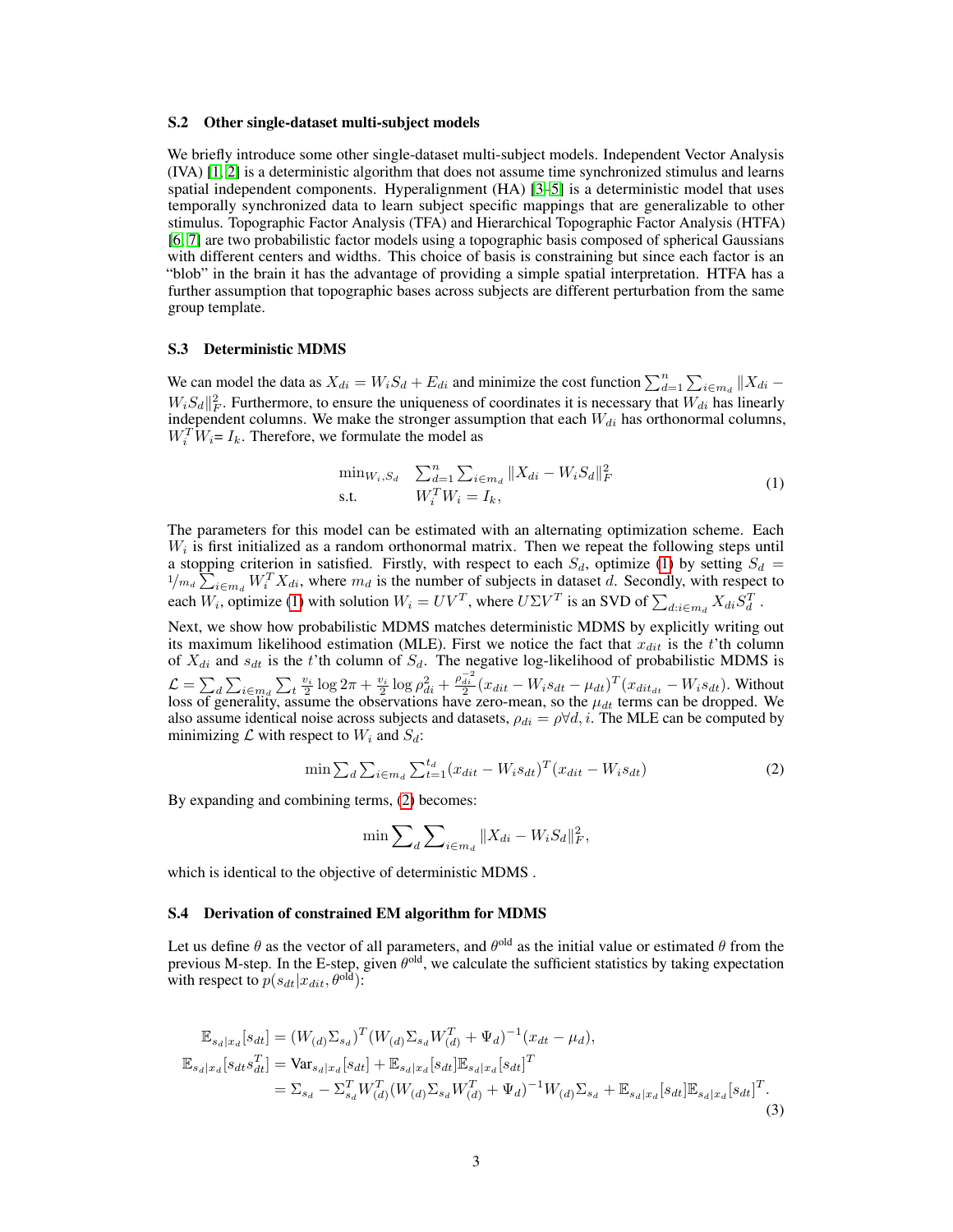In the M-step, we first calculate  $Q(\theta | \theta^{\text{old}})$ :

$$
Q(\theta|\theta^{\text{old}}) = \sum_{d} \sum_{t=1}^{t_d} \int p(s_{dt}|x_{dt}; \theta^{\text{old}}) \log p(x_{dt}, s_{dt}; \theta) ds_{dt}
$$
  
\n
$$
= \sum_{d} \sum_{t=1}^{t_d} \int p(s_{dt}|x_{dt}; \theta^{\text{old}}) (\log p(x_{dt}|s_{dt}; \theta) + \log p(s_{dt}; \theta)) ds_{dt}
$$
  
\n
$$
= \sum_{d} \sum_{t=1}^{t_d} \mathbb{E}_{s_d|x_d} [\log((2\pi)^{\frac{\sum_{i \in \mathcal{M}_d} v_i}{2}} | \Sigma_{x_d}|^{-\frac{1}{2}} \exp\{-\frac{1}{2}(x_{dt} - W_{(d)}s_{dt} - \mu_d)^T \Sigma_{x_d}^{-1}\]
$$
  
\n
$$
(x_{dt} - W_{(d)}s_{dt} - \mu_d)\}) + \log((2\pi)^{\frac{k}{2}} | \Sigma_{s_d}|^{-\frac{1}{2}} \exp\{-\frac{1}{2} s_{dt}^T \Sigma_{s_d}^{-1} s_{dt}\})]
$$
  
\n
$$
= \sum_{d} (-\frac{t_d \sum_{i \in \mathcal{M}_d} v_i}{2} \log(2\pi) - \frac{t_d}{2} | \Sigma_{x_d} | - \frac{1}{2} \sum_{t=1}^{t_d} \mathbb{E}_{s_d|x_d} [(x_{dt} - W_{(d)}s_{dt} - \mu_d)^T \Sigma_{x_d}^{-1}\]
$$
  
\n
$$
(x_{dt} - W_{(d)}s_{dt} - \mu_d)] - \frac{t_d k}{2} \log(2\pi) - \frac{t_d}{2} | \Sigma_{s_d} | - \frac{1}{2} \sum_{i \in \mathcal{M}_d} \mathbb{E}_{s_d|x_d} [s_{dt}^T \Sigma_{s_d}^{-1} s_{dt}]).
$$

Parameters  $\theta^{new}$  are estimated by maximizing Q with respect to  $W_i$ ,  $\mu_{di}$ ,  $\rho_{di}^2$ , and  $\Sigma_{s_d}$  separately. The orthogonality constraint of  $W_i$  is brought in by adding tr $(\Lambda_i(W_i^TW_i - I))$  to the objective function, where  $\Lambda_i$  is a symmetric matrix.

The update equations we get by setting the derivation

$$
\mu_{di}^{\text{new}} = \frac{1}{t_d} \sum_{t=1}^{t_d} x_{dit},
$$
\n
$$
W_i^{\text{new}} = A_i (A_i^T A_i)^{-1/2}, \quad A_i = \frac{1}{2} \left( \sum_{d:i \in \mathcal{M}_d} \sum_{t=1}^{t_d} (x_{dit} - \mu_{di}^{\text{new}}) \mathbb{E}_{s_d | x_d} [s_{dt}]^T \right),
$$
\n
$$
\rho_{di}^2^{\text{new}} = \frac{1}{t_d v_i} \sum_{t=1}^{t_d} \left( \|x_{dit} - \mu_{di}^{\text{new}}\|^2 - 2(x_{dit} - \mu_{di}^{\text{new}})^T W_i^{\text{new}} \mathbb{E}_{s_d | x_d} [s_{dt}] + \text{tr}(\mathbb{E}_{s_d | x_d} [s_{dt} s_{dt}^T]) \right),
$$
\n
$$
\Sigma_{s_d}^{\text{new}} = \frac{1}{t_d} \sum_{t=1}^{t_d} (\mathbb{E}_{s_d | x_d} [s_{dt} s_{dt}^T]).
$$
\n(4)

#### <span id="page-3-0"></span>S.5 Tricks used to speed up MDMS

The computational bottleneck of solving MDMS with a constrained EM algorithm is the inversion of  $(W_{(d)}\Sigma_{s_d}W_{(d)}^T+\Psi_d)^{-1}$ , which is a size  $V_d$  by  $V_d$  matrix for dataset d, where  $V_d=\sum_{i\in\mathcal{M}_d}v_i$ . We adopt the method described in [\[8\]](#page-7-6) to avoid computing this inversion directly by applying the matrix inversion lemma and use the facts that  $W_i^T W_i = I_k$  and  $\Psi_d$  is a diagonal matrix. In details,

$$
\Sigma_{s_d} - \Sigma_{s_d}^T W_{(d)}^T (W_{(d)} \Sigma_{s_d} W_{(d)}^T + \Psi_d)^{-1} W_{(d)} \Sigma_{s_d} = (\Sigma_{s_d}^{-1} + W_{(d)}^T \Psi_d^{-1} W_{(d)})^{-1}
$$
  
=  $(\Sigma_{s_d}^{-1} + \Sigma_{i \in \mathcal{M}_d} W_i^T (\rho_{di}^{-2} I) W_i)^{-1}$  (5)  
=  $(\Sigma_{s_d}^{-1} + \rho_d I)^{-1}$ 

, where  $\rho_d = \sum_{i \in \mathcal{M}_d} \rho_{di}^{-2}$ , and

$$
(W_{(d)}\Sigma_{s_d})^T(W_{(d)}\Sigma_{s_d}W_{(d)}^T + \Psi_d)^{-1} = \Sigma_{s_d}^T[I - \rho_d(\Sigma_{s_d}^{-1} + \rho_d I)^{-1}]W_{(d)}^T\Psi_d^{-1}
$$
(6)

In [\(5\)](#page-3-0) and [\(6\)](#page-3-0), only inversions of  $k$  by  $k$  matrices are involved. The computational complexity is reduced from  $\mathcal{O}(V_d^2)$  to  $\mathcal{O}(k^2)$ .

# <span id="page-3-1"></span>S.6 Connections of MDMS with other methods

We restate the mathematical formulation for MDMS and deterministic version of MDMS for ease of comparison with related methods. MDMS model:

$$
s_{dt} \sim \mathcal{N}(0, \Sigma_{s_d}),
$$
  
\n
$$
x_{dit}|s_{dt} \sim \mathcal{N}(W_i s_{dt} + \mu_{di}, \rho_{di}^2 I),
$$
  
\n
$$
W_i^T W_i = I_k,
$$
\n(7)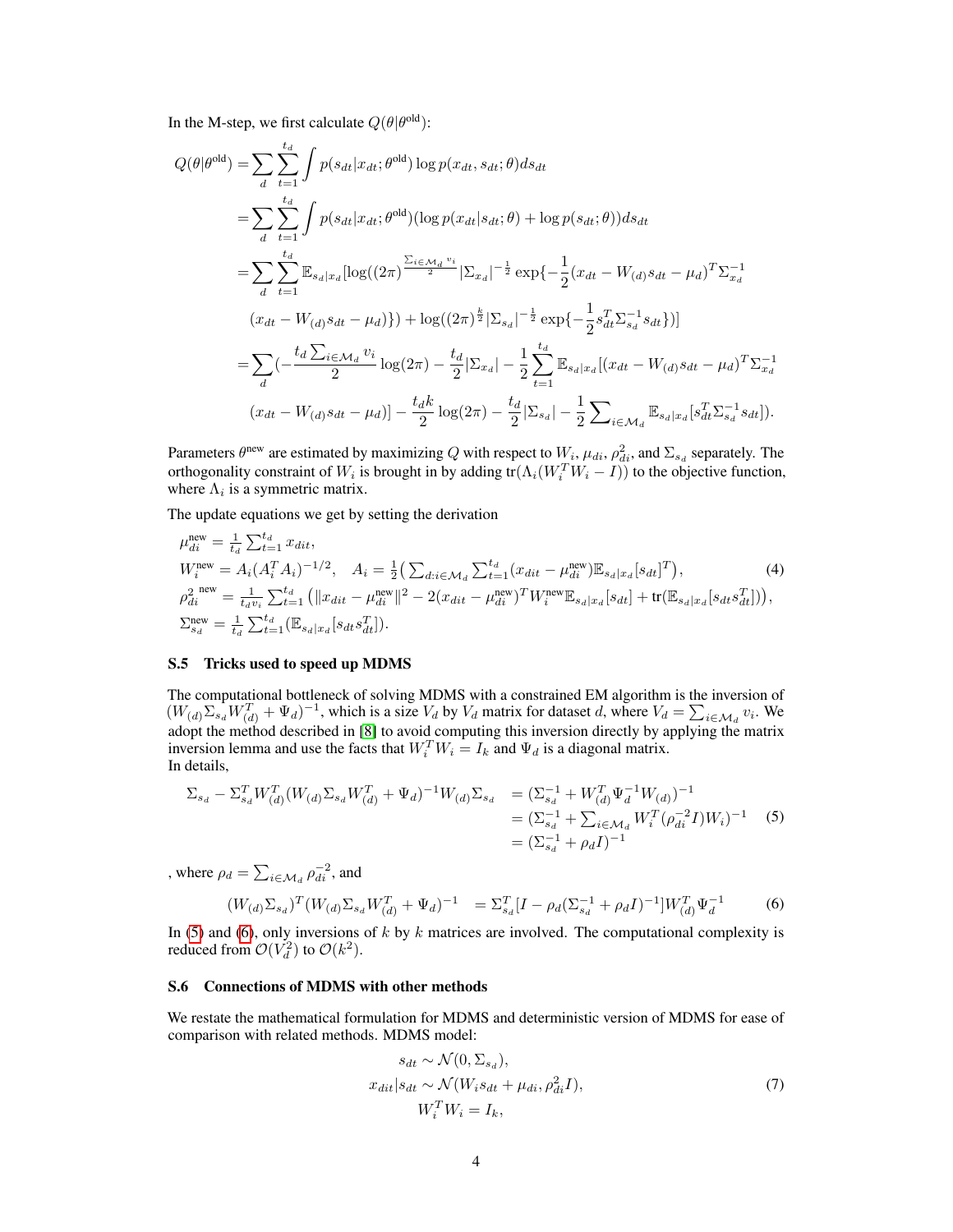The deterministic version of MDMS model:

$$
\min_{W_i, S_d} \sum_{d=1}^n \sum_{i \in \mathcal{M}_d} \|X_{di} - W_i S_d\|_F^2
$$
\ns.t.

\n
$$
W_i^T W_i = I_k,
$$
\n(8)

#### S.6.1 MDMS and Group-ICA (GICA)

GICA [\[9\]](#page-7-7) is a deterministic algorithm tries to learn independent spatial maps for single-dataset multisubject analysis. We compare MDMS with a variant of GICA [\[10\]](#page-7-8) that uses temporally synchronized stimulus since it has a closer connection with the problem we are addressing. We will abbreviate this variant as GICA in our following discussion. The basic goal of GICA is to decompose  $X_i = W_i S$ for all subjects i in a single dataset, where  $X_i$  is data of subject i, such that S contains temporal components that are statistically independent. There are 4 steps in GICA: Firstly, perform a PCA along the spatial dimension for each subject i:  $X_i = F_i P_i$ . Secondly, concatenate the reduced data and perform a PCA along spatial dimension:  $P = [P_1^T \cdots P_m^T]^T$ , where m is number of subjects in this dataset, and then  $P = GY$ . Thirdly, perform an ICA along spatial dimension:  $Y = AS$ . Lastly, partition G matrix to subject-specific  $G_i$ :  $[G_1^T \cdots G_m^T]^T = G$ . The basis of subject i is computed as  $W_i = F_i G_i A$ .

In a single dataset case, MDMS and GICA both try to approximate  $X_i$  with  $W_iS$  using different objectives and constraints. MDMS tries to minimize Frobenius norm of l2 loss with the constraint of orthonormal subject basis while GICA tries to find statistically independent components.

#### <span id="page-4-0"></span>S.6.2 MDMS and Dictionary learning (DL)

DL [\[11\]](#page-7-9) tries to learn subject-specific basis  $W_i$  and loadings  $U_i$  while regularizing  $W_i$  to be similar to a group template W. As DL does not require temporally synchronized stimulus, we can concatenate data from different datasets of the same subject together and use the formulation of DL directly in a multi-dataset setting. Here we compare MDMS with DL applied on multiple datasets (MDDL). MDMS and MDDL are closely related. The formulation of MDDL is as follows: Denote  $X_i$  a concatenation of subject i's data from different datasets along temporal dimension. More specifically,  $X_i = [X_{d_1i} \cdots X_{d_p i}]$ , where  $\{d_1 \cdots d_p\} = set\{d : i \in \mathcal{M}_d\}$ . Plug it into the formulation of DL

$$
\min_{U_i, W_i, W} \quad \sum_{i \in m} \frac{1}{2} (||X_i^T - U_i W_i^T||_F^2 + \mu ||W_i - W||_F^2) + \mu \alpha \Omega(W) \tag{9}
$$

Note that it is a transpose of the data matrix used in [\[11\]](#page-7-9).  $\Omega$  is a regularization on the group template W. We used Total-Variation (TV) as  $\Omega$  as in [\[11\]](#page-7-9).

We now rewrite this formulation by transposing the first term and combining the second and third terms as a general regularization term. Then [\(9\)](#page-4-0) becomes

$$
\min_{U_i, W_i, W} \quad \sum_{i \in m} \frac{1}{2} \|X_i - W_i U_i^T\|_F^2 + \beta \Omega(W_i, W) \tag{10}
$$

, where  $\Omega$  stands for a general regularization term on  $W_i$  and  $W$ . Expand  $X_i$  in the first term, we can further rewrite [\(10\)](#page-4-0) as

$$
\min_{U_i, W_i, W} \quad \sum_{d=1}^n \sum_{i \in m_d} \|X_{di} - W_i U_{di}^T\|_F^2 + \beta \Omega(W_i, W) \tag{11}
$$

In this case, each data point  $X_{di}$  has its own loadings  $U_{di}$ .

Note that the constraint  $W_i^T W_i = I_k$  in [\(8\)](#page-3-1) can also be written as a general regularization term with a Lagrange multiplier, and [\(8\)](#page-3-1) would become

$$
\min_{W_i, S_d} \quad \sum_{d=1}^n \sum_{i \in m_d} \|X_{di} - W_i S_d\|_F^2 + \beta \Omega(W_i)
$$
\n(12)

If we enforce loadings in [\(11\)](#page-4-0) to be the same within each dataset, and denote the transpose of dataset specific loadings as  $S_d$ , then [\(11\)](#page-4-0) and [\(12\)](#page-4-0) have the same objective with different regularizations. In our experiments, we use the formulation of  $(11)$  in training, and whenever we need the k-dimensional feature of dataset d, we set  $S_d = 1/|m_d| \sum_{i \in \mathcal{M}_d} U_{di}^T$ .

The main difference between MDMS and MDDL is that MDMS utilizes temporally synchrony during optimization, so it would be more useful when temporally synchronized data is available. MDDL does not assume temporally synchronized data, but assumes spatial patterns of subject basis, so it would be more useful when finding spatial maps in resting-state data.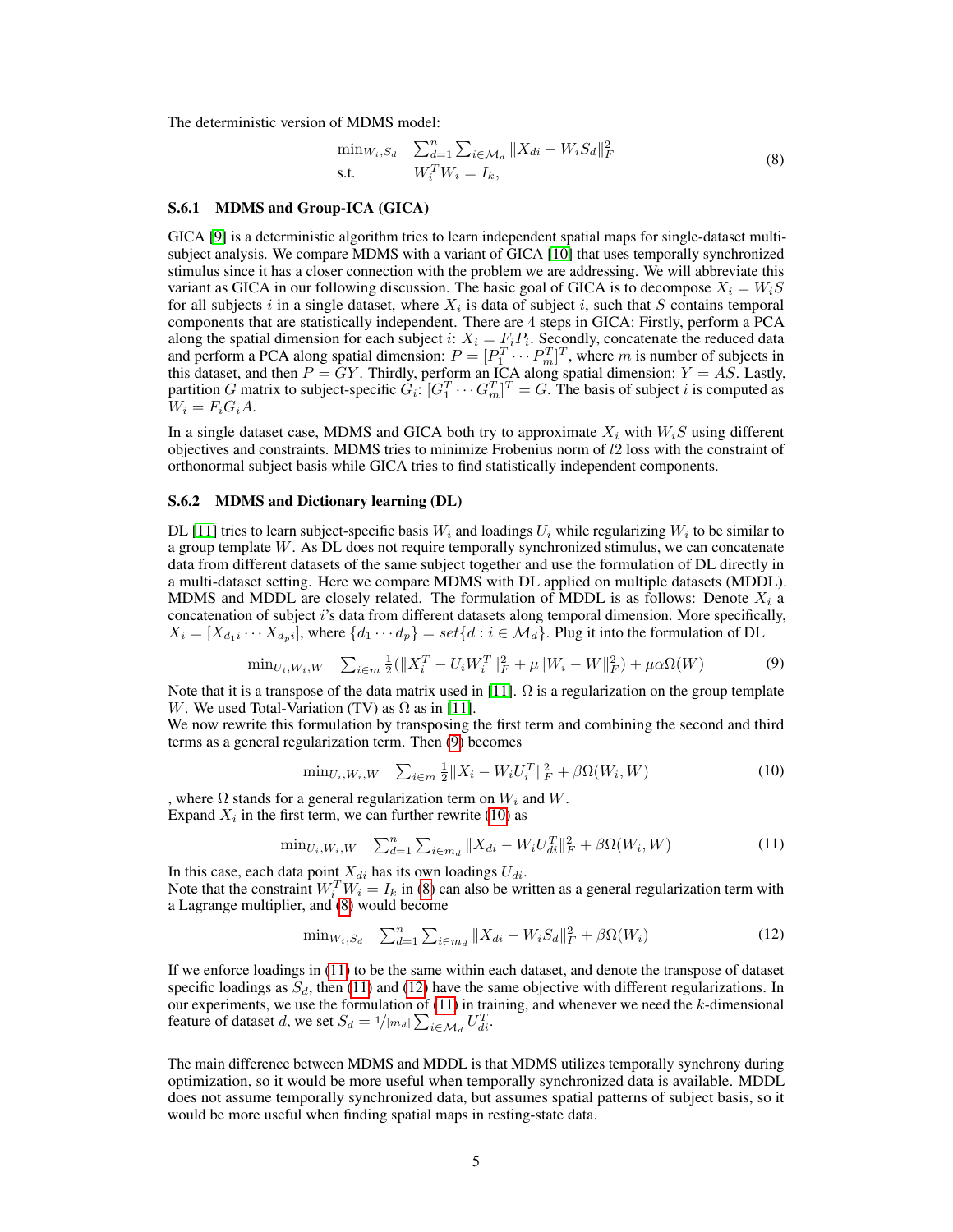#### <span id="page-5-0"></span>S.6.3 MDMS and SRM

We show that MDMS degenerates to SRM [\[12\]](#page-7-10) when number of datasets  $n = 1$ . Set  $n = 1$ , and ask data of all subjects to be available, then [\(7\)](#page-3-1) becomes

$$
s_t \sim \mathcal{N}(0, \Sigma_s),
$$
  
\n
$$
x_{it}|s_t \sim \mathcal{N}(W_i s_t + \mu_i, \rho_i^2 I),
$$
  
\n
$$
W_i^T W_i = I_k,
$$
\n(13)

, where  $x_{it} \in \mathbb{R}^{v_i}$  are the observations from subject i in this single dataset at time t,  $s_t$  is the latent variable of this dataset. The SRM has the identical formulation as [\(13\)](#page-5-0) in this degenerated case. SRM cannot be applied to multiple datasets directly because SRM requires data from all subjects have the same stimulus, which is not the case in a multiple dataset analysis in general.

#### S.7 Subject list of each dataset

There are 5 datasets and 85 subjects in total. We number the subjects from 1 to 85, and list here indices of subjects in each dataset. *greeneyes*: [1-40] *milky*: [1,8,13,17,18,19,22,27,28,29,31,33,35,37,40,41,42,43] *vodka*: [4,5,6,7,9,11,12,15,21,23,24,25,26,32,34,36,38,39] *sherlock* (and *sherlock-recall*): [8,20,31,35,44-55] *schema*: [38,56-85]

#### S.8 More experiment results

#### S.8.1 Do secondary datasets help learning?

Here we show time segment matching results on PT and EAC in Fig. [1.](#page-5-1) We see MDMS has a robust performance across ROIs we tested, while MDDL is not as robust as MDMS . It suggests MDMS enables leveraging secondary datasets robustly.

<span id="page-5-1"></span>

Figure 1: Results of time segment matching on PT and EAC. Chance accuracy: *greeneyes*: 0.005; *sherlock*: 0.001; *vodka*: 0.008; *milky*: 0.008. k values selected based on cross-validation.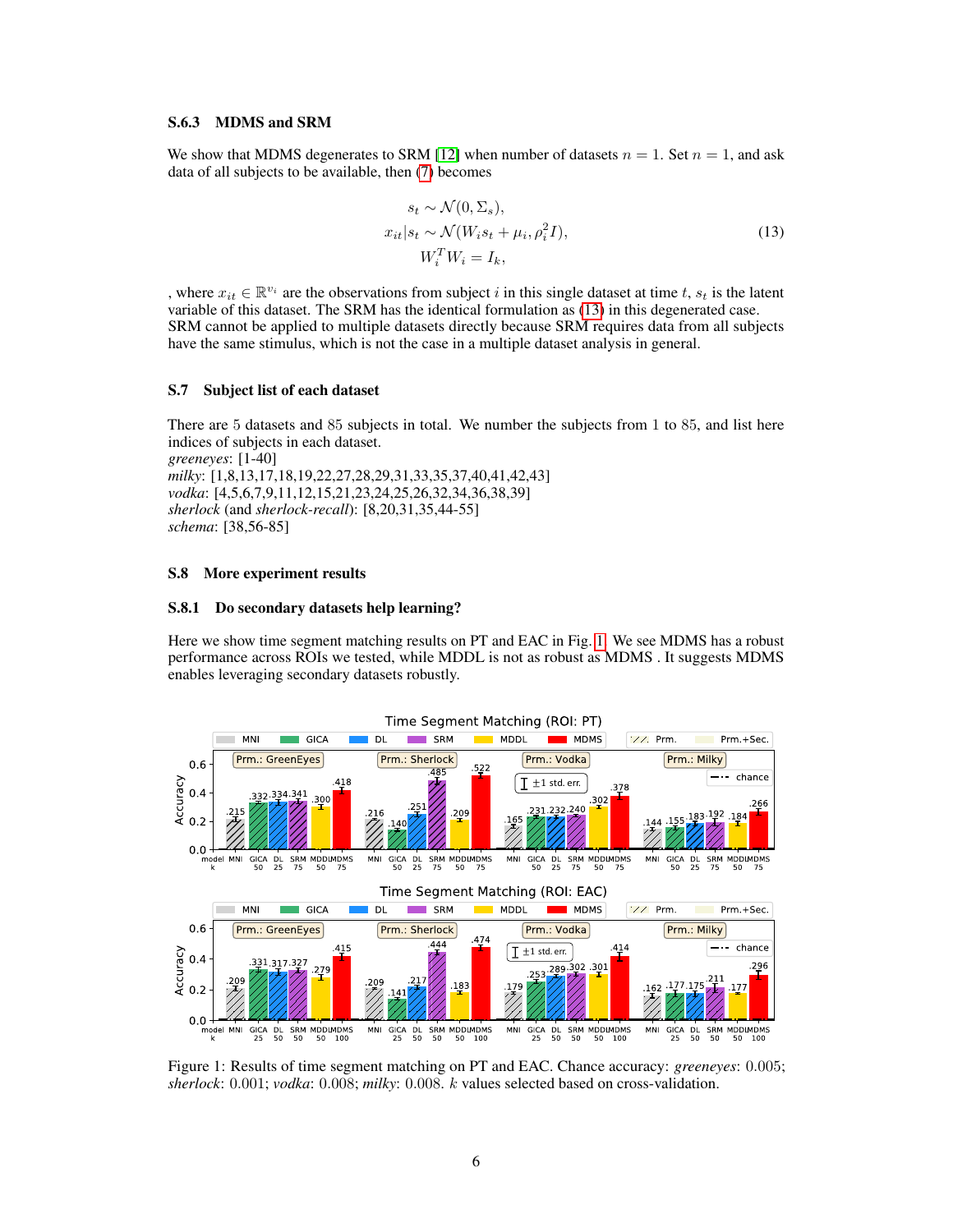#### S.8.2 leveraging secondary datasets for semantic embedding

We show the classification accuracy of fMRI data to text semantic embedding mapping experiment on EAC and DMN in Fig. [2.](#page-6-0) We see MDMS and MDDL are the two methods that have the highest accuracy in this experiment among methods we tested here.

<span id="page-6-0"></span>

Figure 2: fMRI data to text embedding mapping classification accuracy. Results on EAC and DMN. Chance accuracy: *greeneyes*:0.14; *sherlock*: 0.04. k selected based on cross-validation.

### S.8.3 Transfer learning to unseen datasets

We show the results from experiment 3 on PT and EAC in Fig. [3.](#page-6-1) It suggests we can use small secondary datasets as anchors to transfer information from big secondary datasets to the primary dataset.

<span id="page-6-1"></span>

Figure 3: Time segment matching accuracy on prm. dataset using subject basis learned from 1 or 2 sec. datasets. Results on PT and EAC. Chance accuracy: *greeneyes*: 0.0025; *milky*: 0.004; *sherlock*: 0.0005.  $k$  value same as experiment 1.

# S.8.4 Effect of adding independent subjects in secondary datasets

We evaluate the effect of different number of independent subjects in the secondary dataset. We start with only one shared subject in the secondary dataset, and then add in independent subjects one by one. No clear pattern on accuracies can be observed. Result from a pair of primary and secondary dataset is shown in Fig. [4](#page-7-11) as an example. This suggests that independent subjects in a single secondary dataset do not necessarily help the primary dataset directly. We would then like to explore if independent subjects can help the primary dataset indirectly, and notice that dataset *schema* only has one shared subject with other datasets, and has no direct shared subject with dataset *milky* and *sherlock*, but has many independent subjects. We redo time segment matching in experiment 1 without dataset *schema* and see how the accuracies change. Results on all tested ROIs shown in Fig. [4.](#page-7-11) We notice that small primary datasets, including *milky*, still get improvement after adding *schema* as a secondary dataset. These results imply a possibility that independent subjects are used as anchors between secondary datasets so that information from all connected secondary datasets can propagate to the primary dataset.